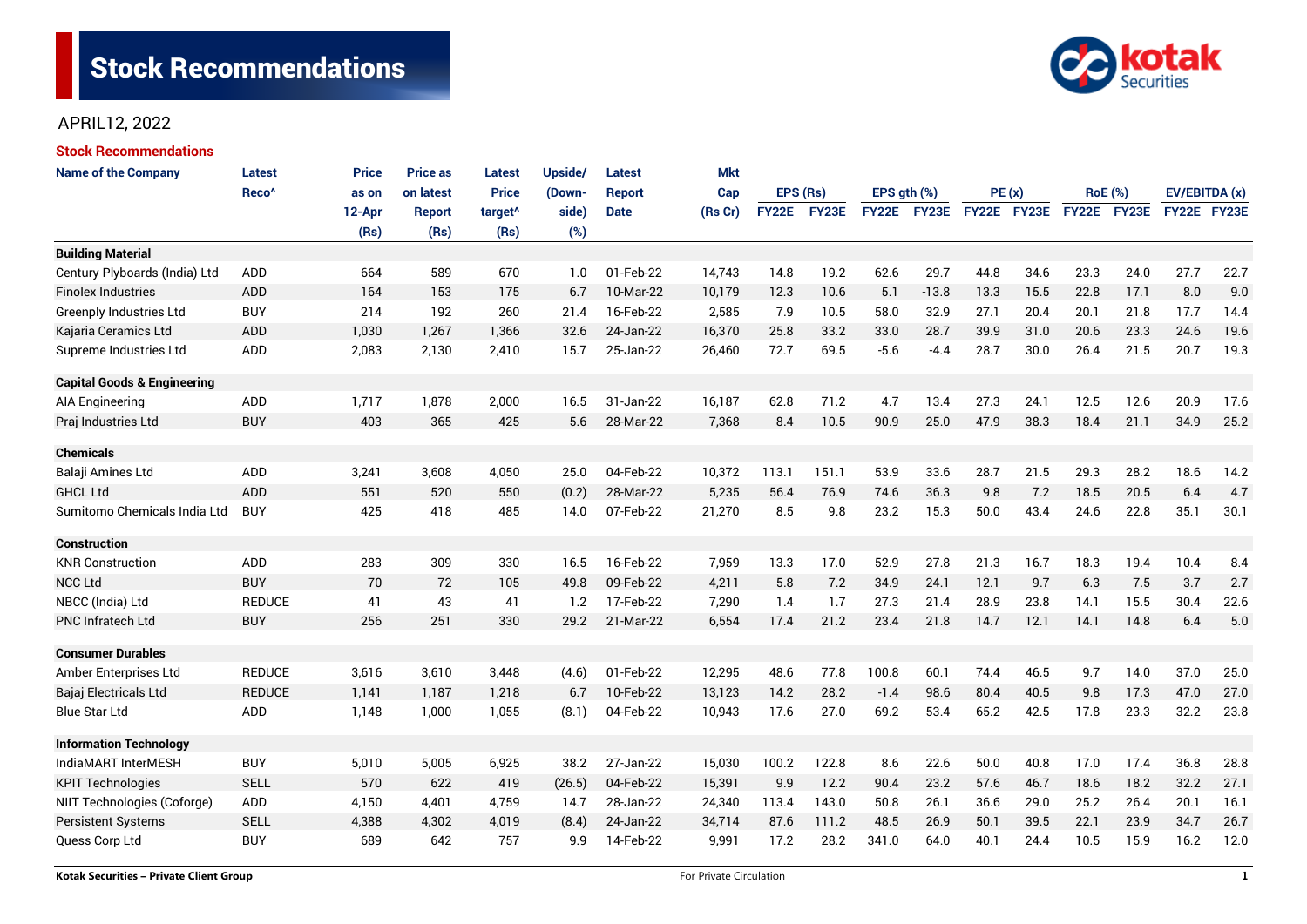

# APRIL 12, 2022

| <b>Stock Recommendations</b>       |                   |              |                 |                     |         |               |            |              |       |                  |         |             |      |                |       |               |      |
|------------------------------------|-------------------|--------------|-----------------|---------------------|---------|---------------|------------|--------------|-------|------------------|---------|-------------|------|----------------|-------|---------------|------|
| <b>Name of the Company</b>         | <b>Latest</b>     | <b>Price</b> | <b>Price as</b> | <b>Latest</b>       | Upside/ | Latest        | <b>Mkt</b> |              |       |                  |         |             |      |                |       |               |      |
|                                    | Reco <sup>^</sup> | as on        | on latest       | <b>Price</b>        | (Down-  | <b>Report</b> | Cap        | EPS (Rs)     |       | EPS $qth$ $(\%)$ |         | PE(x)       |      | <b>RoE</b> (%) |       | EV/EBITDA (x) |      |
|                                    |                   | 12-Apr       | <b>Report</b>   | target <sup>^</sup> | side)   | <b>Date</b>   | (Rs Cr)    | <b>FY22E</b> | FY23E | <b>FY22E</b>     | FY23E   | FY22E FY23E |      | <b>FY22E</b>   | FY23E | FY22E FY23E   |      |
|                                    |                   | (Rs)         | (Rs)            | (Rs)                | (%)     |               |            |              |       |                  |         |             |      |                |       |               |      |
| <b>Metals &amp; Mining</b>         |                   |              |                 |                     |         |               |            |              |       |                  |         |             |      |                |       |               |      |
| <b>MOIL Ltd</b>                    | <b>BUY</b>        | 182          | 170             | 215                 | 17.9    | 18-Feb-22     | 4,858      | 14.5         | 16.4  | 95.9             | 13.1    | 12.6        | 11.1 | 11.5           | 12.2  | 6.4           | 4.9  |
| APL Apollo Tubes Ltd               | <b>BUY</b>        | 1,046        | 820             | 980                 | (6.3)   | 28-Jan-22     | 26,146     | 21.0         | 27.0  | $-27.6$          | 28.6    | 49.8        | 38.7 | 26.7           | 26.8  | 28.8          | 22.9 |
|                                    |                   |              |                 |                     |         |               |            |              |       |                  |         |             |      |                |       |               |      |
| Oil & Gas                          |                   |              |                 |                     |         |               |            |              |       |                  |         |             |      |                |       |               |      |
| Chennai Petroleum Corp             | <b>BUY</b>        | 180          | 104             | 127                 | (29.4)  | 25-Jan-22     | 2,682      | 30.3         | 18.2  | 75.1             | $-39.9$ | 5.9         | 9.9  | 24.6           | 12.5  | 7.4           | 9.1  |
| <b>Gujarat Gas</b>                 | ADD               | 527          | 660             | 734                 | 39.2    | 10-Feb-22     | 36,289     | 18.7         | 26.7  | 0.5              | 42.8    | 28.2        | 19.8 | 24.3           | 27.3  | 17.3          | 12.4 |
| <b>MRPL</b>                        | ADD               | 54           | 47              | 50                  | (7.1)   | 31-Jan-22     | 9,435      | 1.2          | 6.8   | $-137.5$         | 466.7   | 44.9        | 7.9  | 4.7            | 23.8  | 14.2          | 9.3  |
|                                    |                   |              |                 |                     |         |               |            |              |       |                  |         |             |      |                |       |               |      |
| <b>Paints</b>                      |                   |              |                 |                     |         |               |            |              |       |                  |         |             |      |                |       |               |      |
| Akzo Nobel India Ltd               | <b>BUY</b>        | 1,915        | 1,887           | 2,670               | 39.4    | 14-Feb-22     | 8,945      | 57.9         | 67.2  | 27.3             | 16.1    | 33.1        | 28.5 | 17.9           | 19.7  | 19.9          | 17.0 |
|                                    |                   |              |                 |                     |         |               |            |              |       |                  |         |             |      |                |       |               |      |
| <b>Pharmaceuticals</b>             |                   |              |                 |                     |         |               |            |              |       |                  |         |             |      |                |       |               |      |
| Suven Pharmaceuticals              | <b>REDUCE</b>     | 596          | 561             | 550                 | (7.7)   | 17-Aug-21     | 15,142     | 16.9         | 21.1  | 19.0             | 24.9    | 35.3        | 28.3 | 27.6           | 26.5  | 27.7          | 21.6 |
|                                    |                   |              |                 |                     |         |               |            |              |       |                  |         |             |      |                |       |               |      |
| <b>Transportation</b>              |                   |              |                 |                     |         |               |            |              |       |                  |         |             |      |                |       |               |      |
| Aegis Logistics Ltd                | <b>BUY</b>        | 220          | 216             | 310                 | 40.9    | 14-Feb-22     | 7,350      | 12.6         | 13.6  | 28.6             | 7.9     | 17.5        | 16.2 | 20.4           | 19.0  | 9.9           | 8.9  |
| <b>Allcargo Global Logistics</b>   | <b>BUY</b>        | 380          | 346             | 430                 | 13.2    | 15-Feb-22     | 9,348      | 27.7         | 31.3  | 246.3            | 13.0    | 13.7        | 12.1 | 21.2           | 20.1  | 7.3           | 6.1  |
| <b>Blue Dart Express</b>           | <b>BUY</b>        | 6,496        | 6,926           | 7,975               | 22.8    | 01-Feb-22     | 15,461     | 115.0        | 134.0 | 98.3             | 16.5    | 56.5        | 48.5 | 36.2           | 33.3  | 16.1          | 13.9 |
| <b>VRL Logistics Ltd</b>           | <b>BUY</b>        | 507          | 499             | 625                 | 23.4    | 04-Feb-22     | 4,621      | 11.3         | 18.3  | 117.3            | 61.9    | 44.8        | 27.7 | 14.3           | 21.6  | 14.3          | 10.8 |
|                                    |                   |              |                 |                     |         |               |            |              |       |                  |         |             |      |                |       |               |      |
| <b>Others</b>                      |                   |              |                 |                     |         |               |            |              |       |                  |         |             |      |                |       |               |      |
| Bata India Ltd                     | <b>BUY</b>        | 1,978        | 1,895           | 2,380               | 20.3    | 10-Feb-22     | 25,516     | 27.0         | 36.6  | $-509.1$         | 35.6    | 73.3        | 54.0 | 16.3           | 19.4  | 36.0          | 28.7 |
| <b>Central Depository Services</b> | <b>REDUCE</b>     | 1,430        | 1,510           | 1,505               | 5.3     | 10-Feb-22     | 15,010     | 29.9         | 34.8  | 55.7             | 16.4    | 47.8        | 41.1 | 28.5           | 26.6  | 38.0          | 32.6 |
| <b>EPL Ltd</b>                     | ADD               | 183          | 187             | 205                 | 12.2    | 10-Feb-22     | 5,753      | 7.1          | 8.6   | $-6.6$           | 21.1    | 25.7        | 21.2 | 12.1           | 13.2  | 10.0          | 8.2  |
| JK Paper Ltd                       | ADD               | 330          | 315             | 340                 | 3.1     | 22-Mar-22     | 5,870      | 35.0         | 51.2  | 146.5            | 46.3    | 9.4         | 6.4  | 19.6           | 23.1  | 5.9           | 4.4  |
| Radico Khaitan Ltd                 | <b>REDUCE</b>     | 919          | 903             | 890                 | (3.2)   | 08-Apr-22     | 12,225     | 20.6         | 24.5  | 1.5              | 18.9    | 44.6        | 37.5 | 14.6           | 15.2  | 28.4          | 25.1 |
| <b>VIP Industries Ltd</b>          | <b>REDUCE</b>     | 716          | 648             | 620                 | (13.4)  | 04-Feb-22     | 10,170     | 6.2          | 12.0  | $-187.3$         | 93.5    | 115.5       | 59.7 | 14.3           | 23.2  | 52.4          | 32.4 |
| Welspun Corp Ltd                   | <b>SELL</b>       | 198          | 173             | 120                 | (39.4)  | 14-Feb-22     | 5,251      | 11.9         | 9.2   | $-49.8$          | $-22.7$ | 16.7        | 21.5 | 7.8            | 5.9   | 7.0           | 7.8  |

*Source: Kotak Securities - Private Client Group*

All recommendations are with a 12 month perspective from the date of the report/update. Investors are requested to use their discretion while deciding the timing, quantity of investment as well as the exit.

NR NoRated. The investment rating and target price, if any, have been suspended temporarily. Such suspension is in compliance with applicable regulation(s) and/or Kotak Securities policies in circumstances when Kotak Secur

Or its affiliates is acting in an advisory capacity in a merger or strategic transaction involving this company and in certain other circumstances.

**NM Not meaningful**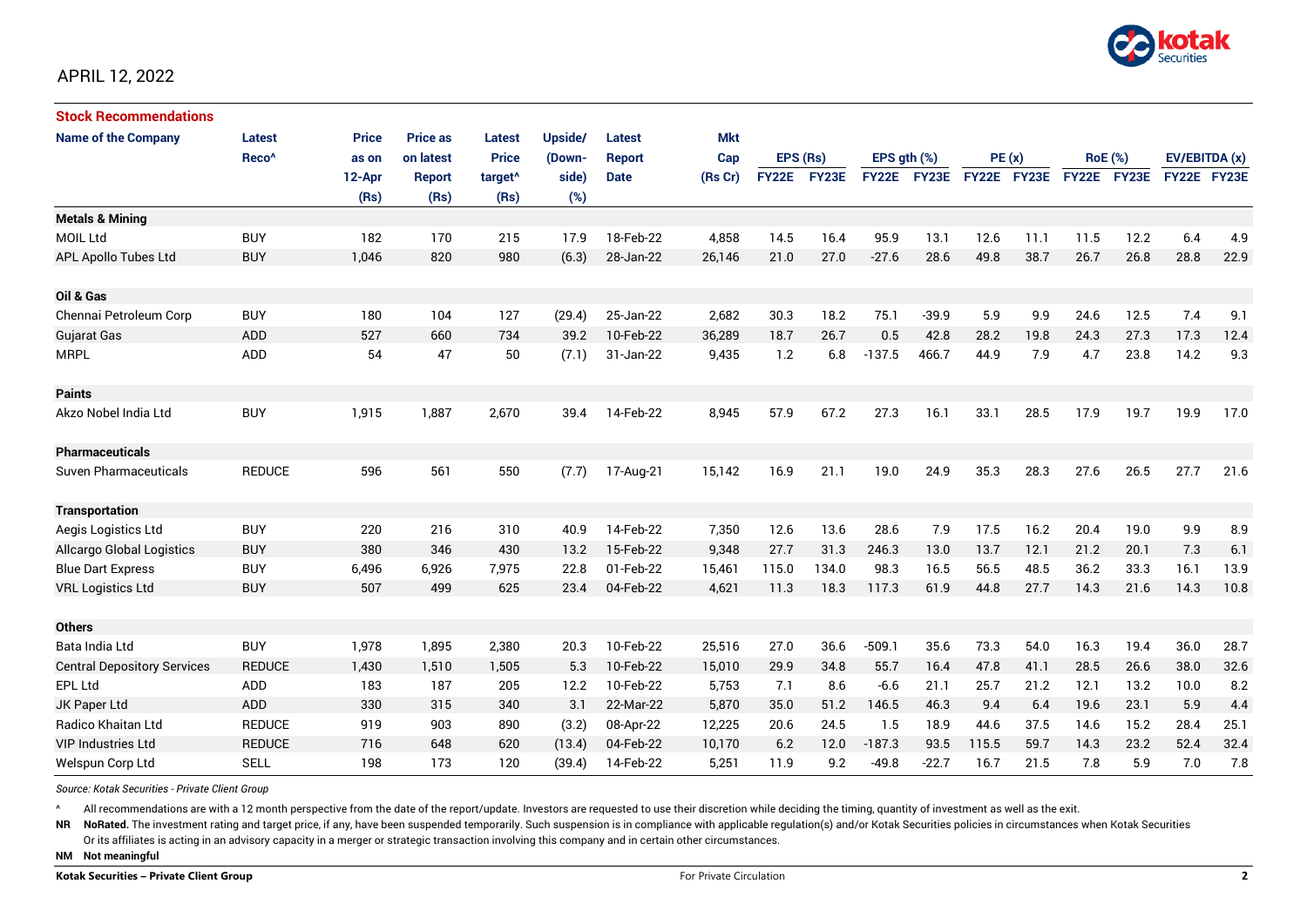

# APRIL 12, 2022

# **RATING SCALE (PRIVATE CLIENT GROUP)**

#### **Definitions of ratings**

| <b>BUY</b>       | $-$ | We expect the stock to deliver more than 15% returns over the next 12 months                                                                                                                                                                                                                                                                                                                                                     |
|------------------|-----|----------------------------------------------------------------------------------------------------------------------------------------------------------------------------------------------------------------------------------------------------------------------------------------------------------------------------------------------------------------------------------------------------------------------------------|
| <b>ADD</b>       |     | - We expect the stock to deliver $5\%$ - 15% returns over the next 12 months                                                                                                                                                                                                                                                                                                                                                     |
| <b>REDUCE</b>    |     | - We expect the stock to deliver -5% - +5% returns over the next 12 months                                                                                                                                                                                                                                                                                                                                                       |
| <b>SELL</b>      |     | - We expect the stock to deliver $\lt$ -5% returns over the next 12 months                                                                                                                                                                                                                                                                                                                                                       |
| <b>NR</b>        |     | - Not Rated. Kotak Securities is not assigning any rating or price target to the stock.                                                                                                                                                                                                                                                                                                                                          |
|                  |     | The report has been prepared for information purposes only.                                                                                                                                                                                                                                                                                                                                                                      |
| <b>SUBSCRIBE</b> | $-$ | We advise investor to subscribe to the IPO.                                                                                                                                                                                                                                                                                                                                                                                      |
| <b>RS</b>        | $-$ | Rating Suspended. Kotak Securities has suspended the investment rating and price target for this stock, either because there is not a sufficient fundamental basis for determining, or there<br>are legal, regulatory or policy constraints around publishing, an investment rating or target. The previous investment rating and price target, if any, are no longer in effect for this stock and<br>should not be relied upon. |
| <b>NA</b>        |     | $-$ Not Available or Not Applicable. The information is not available for display or is not applicable                                                                                                                                                                                                                                                                                                                           |
| <b>NM</b>        |     | - Not Meaningful. The information is not meaningful and is therefore excluded.                                                                                                                                                                                                                                                                                                                                                   |
| <b>NOTE</b>      | $-$ | Our target prices are with a 12-month perspective. Returns stated in the rating scale are our internal benchmark.                                                                                                                                                                                                                                                                                                                |

# **FUNDAMENTAL RESEARCH TEAM (PRIVATE CLIENT GROUP)**

| <b>Shrikant Chouhan</b>                                                                                | <b>Arun Agarwal</b>                                                                                  | <b>Amit Agarwal, CFA</b>            | <b>Hemali Dhame</b>      |
|--------------------------------------------------------------------------------------------------------|------------------------------------------------------------------------------------------------------|-------------------------------------|--------------------------|
| <b>Head of Research</b>                                                                                | Auto & Auto Ancillary                                                                                | <b>Transportation, Paints, FMCG</b> | Banking & Finance        |
| shrikant.chouhan@kotak.com                                                                             | arun.agarwal@kotak.com                                                                               | agarwal.amit@kotak.com              | Hemali.Dhame@kotak.com   |
| +91 22 6218 5408                                                                                       | +91 22 6218 6443                                                                                     | +91 22 6218 6439                    | +91 22 6218 6433         |
| <b>Jatin Damania</b>                                                                                   | Purvi Shah                                                                                           | <b>Rini Mehta</b>                   | K. Kathirvelu            |
| Metals & Mining, Midcap                                                                                | Pharmaceuticals                                                                                      | <b>Research Associate</b>           | <b>Support Executive</b> |
| jatin.damania@kotak.com                                                                                | purvi.shah@kotak.com                                                                                 | rini.mehta@kotak.com                | k.kathirvelu@kotak.com   |
| +91 22 6218 6440                                                                                       | +91 22 6218 6432                                                                                     | +91 80801 97299                     | +91 22 6218 6427         |
| <b>Sumit Pokharna</b><br>Oil and Gas, Information Tech<br>sumit.pokharna@kotak.com<br>+91 22 6218 6438 | Pankaj Kumar<br>Construction, Capital Goods & Midcaps<br>pankajr.kumar@kotak.com<br>+91 22 6218 6434 |                                     |                          |

#### **TECHNICAL RESEARCH TEAM (PRIVATE CLIENT GROUP)**

| <b>Shrikant Chouhan</b>    | <b>Amol Athawale</b>    |  |
|----------------------------|-------------------------|--|
| shrikant.chouhan@kotak.com | amol.athawale@kotak.com |  |
| +91 22 6218 5408           | +91 20 6620 3350        |  |
|                            |                         |  |

**Sayed Haider** Research Associate [sayed.haider@kotak.com](mailto:sayed.haider@kotak.com) +91 22 62185498

#### **DERIVATIVES RESEARCH TEAM (PRIVATE CLIENT GROUP)**

+91 22 6218 5497 +91 33 6615 6273

**Sahaj Agrawal Prashanth Lalu Prasenjit Biswas, CMT, CFTe** [sahaj.agrawal@kotak.com](mailto:sahaj.agrawal@kotak.com) [prashanth.lalu@kotak.com](mailto:prashanth.lalu@kotak.com) [prasenjit.biswas@kotak.com](mailto:prasenjit.biswas@kotak.com)